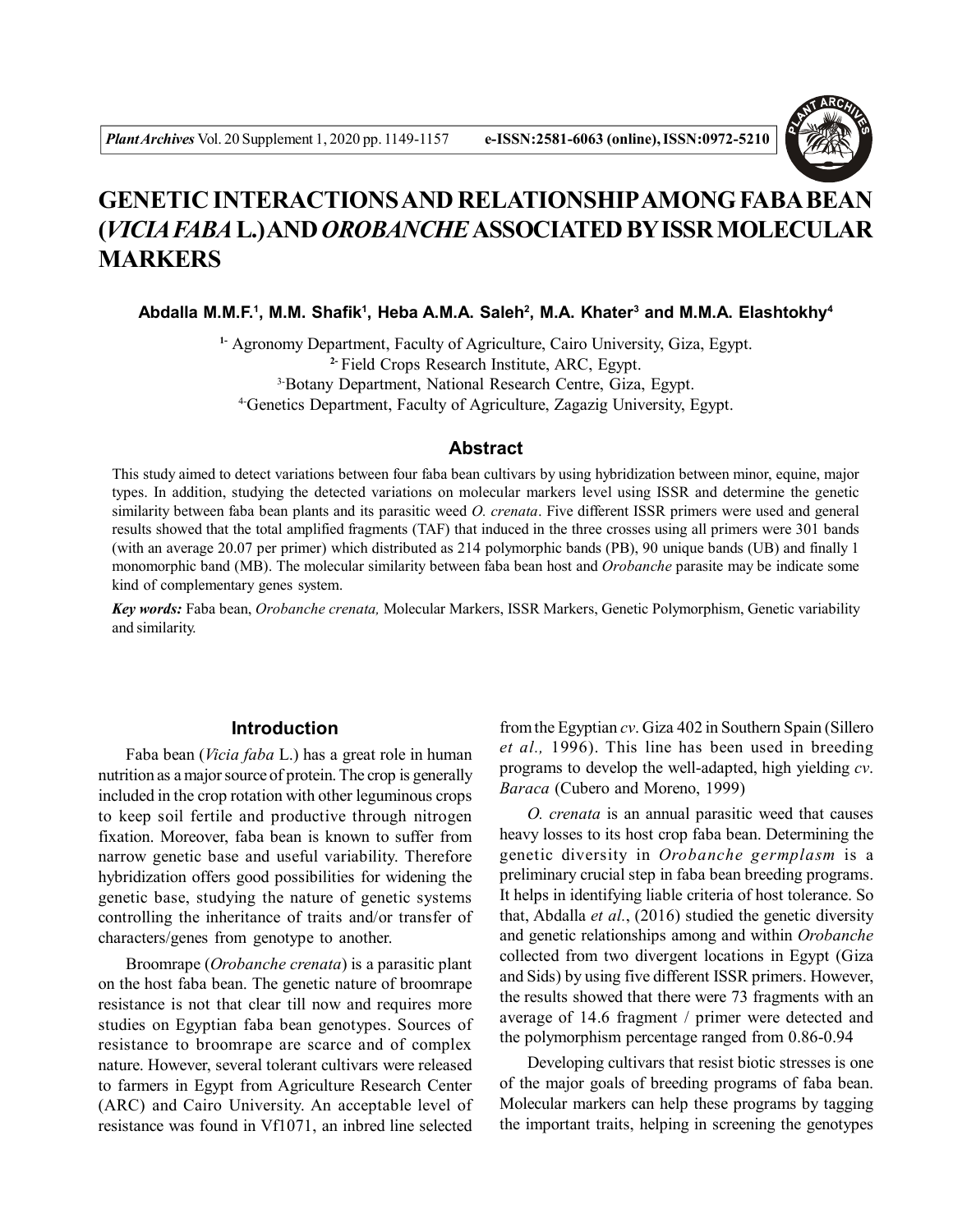and selecting them throughout the course of breeding programs (Gillanders *et al.,* 2002 and *Gadalla et al.,* 2012), ISSR is a popular marker system, owing to its ability to detect polymorphisms without requiring the sequence information necessary for primer design. The main advantage of ISSRs is that no sequence data for primer construction are needed. This is mostly dominant marker. It is widely used for characterization of genetic relatedness among populations (Tomar *et al*., 2014).

ISSR markers are suitable for investigating genetic diversity among *O. aegyptiaca* genetic groups and able to discriminate between individuals (Abedi *et al*., 2014). ISSR markers have several benefits over other techniques: first, it is known to be able to discriminate between closely related genotypes (Fang and Roose, 1997 and Hodkinson *et al.,* 2002) and second, it can detect polymorphisms without any previous knowledge of the crop's DNA sequence. ISSR markers are quick and easy to handle and more informative for the evaluation of genetic diversity (Korbin *et al.,* 2002 and Rakoczy and Bolibok, 2004).

#### **The objectives of this study were to:**

1. Explore the variability obtained from crossing divergent faba bean genotypes in tolerance to *Orbanche*.

2. Select good tolerant combinations from segregating generations.

3. Determine the genetic similarity between faba bean plants and its parasitic weed *O. crenata* using ISSR molecular markers.

### **Materials and Methods**

The present investigation was conducted during the three growing seasons: 2015/16, 2016/17 and 2017/18, at Gemmeiza Research Station, ARC, Egypt, in two different locations. Molecular studies were carried out at Genetics Department, Faculty of Agriculture, Zagazig University, Egypt.

Four widely diverse faba bean genotypes namely Nubaria 1 ( $P_1$ ), Giza 843 ( $P_2$ ), Camiliena ( $P_3$ ) and Cairo 33  $(P_4)$  were used as parents in this study (Table 1). Crossing was carried out among the four faba bean genotypes by hand under insect free cage during 2015/ 16 season using Cairo 33 only as a female plant. In 2016/ 17, the parental genotypes were planted again under insect free cage and re-hybridized to secure more  $F_1$  hybrid seeds. The  $F_2$  seeds were obtained from the  $F_1$  plants raised under cages. In 2017/18, the four parents and each of 3  $F_1$ 's and 3  $F_2$ 's were planted in open naturally *Orobanche*-infested field. A randomized complete blocks design with three replications was used. Each entry was

represented by one row in parents and  $F_i$ 's and four rows in  $F_2$ 's. Each row was 2.5 m long, 50 cm between rows and seeds were sown individually at 20 cm distance.

## **DNA Isolation**

Thirty four plants from faba bean  $(F_2)$  crosses and parents) and attached *Orobanche* were individually collected from the naturally *Orobanche*-infested field during the growing season of 2017/2018 and prepared for molecular assay.

The genomic DNA was isolated from 1g of young leaves of faba bean plants and shoot tip of *Orobanche* spikes. Plant samples were ground to a fine powder in liquid nitrogen and extracted using Biospin plant genomic DNA extraction kit (Bio Basic Inc. Kit Leading Supplier and Manufactures of Life Science Products and services, Canada). DNA quality was checked using 1.0% agarose gel electrophoresis.

#### **ISSR amplification**

ISSR amplification reactions were carried out in 15 ul volume containing 1 µl DNA  $(40 \text{ ng})$ , 7.5µl Master Mix (Gene Direx one PCR TM),  $1\mu l$  template DNA and  $1\mu l$ primer. Five different primers were tested (Table 2). The amplification reaction consisted of an initial denaturation step at 94°C for 7 min, followed by 35 cycles of 30 sec. at 94°C (denaturation), 45 sec. at 52°C (annealing) and 2 min at 72°C (extension) followed by a final extension step at 72°C for 5 min. Amplification products were electrophoresed on 1.5% agarose in  $1 \times$  TBE buffer. The gels were stained with ethidium bromide and documented using gel documentation system. Each experiment was repeated twice with each primer and those primers which gave reproducible fingerprints were considered for data analysis.

#### **Statistical Analysis**

Amplified fragments were scored manually for the presence (1) or absence (0) of homologous bands to develop a binary matrix of different ISSR phenotypes.

Polymorphism % was calculated according this equation:

Polymorphism percentage (PB%) =  $(UB + PB)$  / Total bands

Where:-

 $UB =$  Number of unique bands,

PB = Number of polymorphic bands

Note: Samples on gel fig. and tables were distributed as from 1 to 5 were for faba bean and from 6 to 10 were for *Orobanche*, moreover, each faba bean plant has a specific *Orobanche*.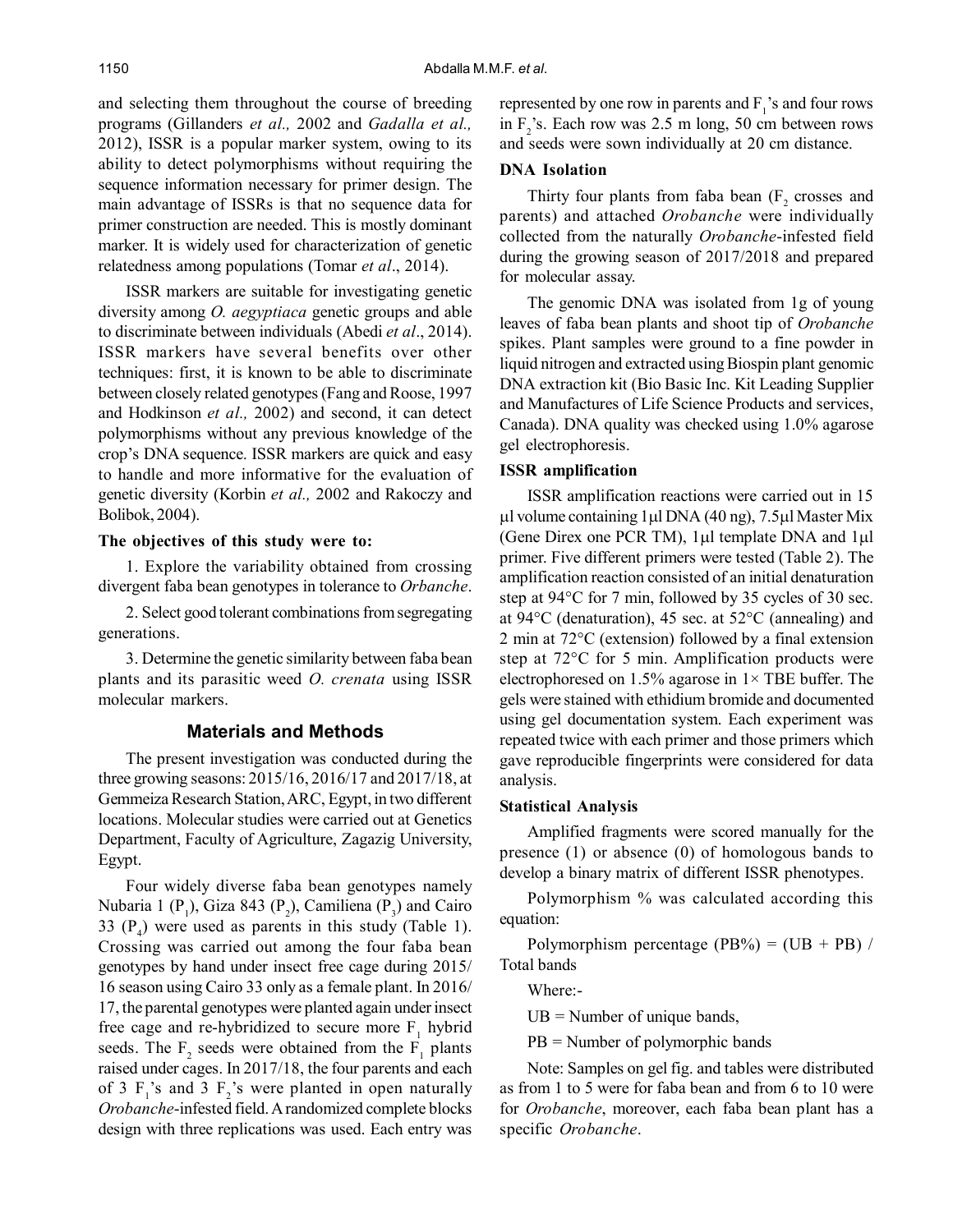

**Fig. 1:** Banding pattern of tested faba bean parents generated by five ISSR primers M= DNA standard marker,  $P_1$ = Nubaria 1,  $P_2$ = Giza 843,  $P_3$ = Camiliena and  $P_4$ = Cairo 33.

For example:  $1(F1)$  match 6(OR1), 2(F2) match  $7(OR2)$ , .............. and  $5(F5)$  match 10(OR5).

## **Results and Discussion**

#### **Genetic polymorphism**

The significant differences among faba bean plants, crosses and *Orobanche* induced using the five ISSR primers were clearly shown and summarized in table 3 and (Fig. 1 and 2). However, multiple bands varied in their molecular weight were detected in all tested plants using these different primers. The polymorphic percentage reached 100% in all tested plants with all five primers except the cross Cairo  $33 \times$  Giza 843 with primer IS-04 where polymorphism recorded 93.33%, whereas, there was only one monomorphic fragment induced by this primer. Moreover, all primers varied in inducing fragments (bands), whereas, every primer induced variable numbers of amplified bands which varied in total number, type (Monomorphic, Polymorphic and

Unique) and finally in the range of molecular size of these amplified bands which varied also between primers. In general, the total amplified fragments (TAF) that induced in the three crosses using all primers were 305 bands (with an average 20.07 per primer) which distributed as 214 polymorphic bands (PB), 90 unique bands (UB) and finally 1 monomorphic band (MB).

As such as, these previous bands were distributed between crosses and primers as follow:

1. Cairo  $33 \times$  Nubaria 1: The results revealed that there were 104 amplified bands with different molecular weights ranged from154.75-2500 bp were detected by the used primers table 3. Moreover, these amplified fragments were distributed between polymorphic bands (78 bands) and unique bands (26 bands) and there was not any monomorphic bands detected in this cross, so, polymorphism percentage was 100%.

2. Cairo 33  $\times$  Giza 843: There were 115 amplified bands were detected and distributed as polymorphic bands (70 bands), unique bands (44 bands) and only 1 monomorphic band and for this reason the polymorphism percentage became 93.33%. Moreover, the molecular weight of detected bands ranged 153.15-1578.12 bp. (Table 3).

3. Cairo  $33 \times$  Camilina: The polymorphism percentage recorded 100% in this cross, also, there were 82 amplified



**Fig. 2:** ISSR profile of sample genotypes of faba bean crosses and *Orobanche* generated by five ISSR primers. M= DNA standard marker,  $(1-5) = (F1 - F5)$ = Faba bean samples and  $(6-10) = (OR1-OR5) = Orobanche$  samples. (*a*): Cairo 33 × Nubaria 1, (*b*): Cairo 33 × Giza 843 and (*c*): Cairo 33 × Camilina.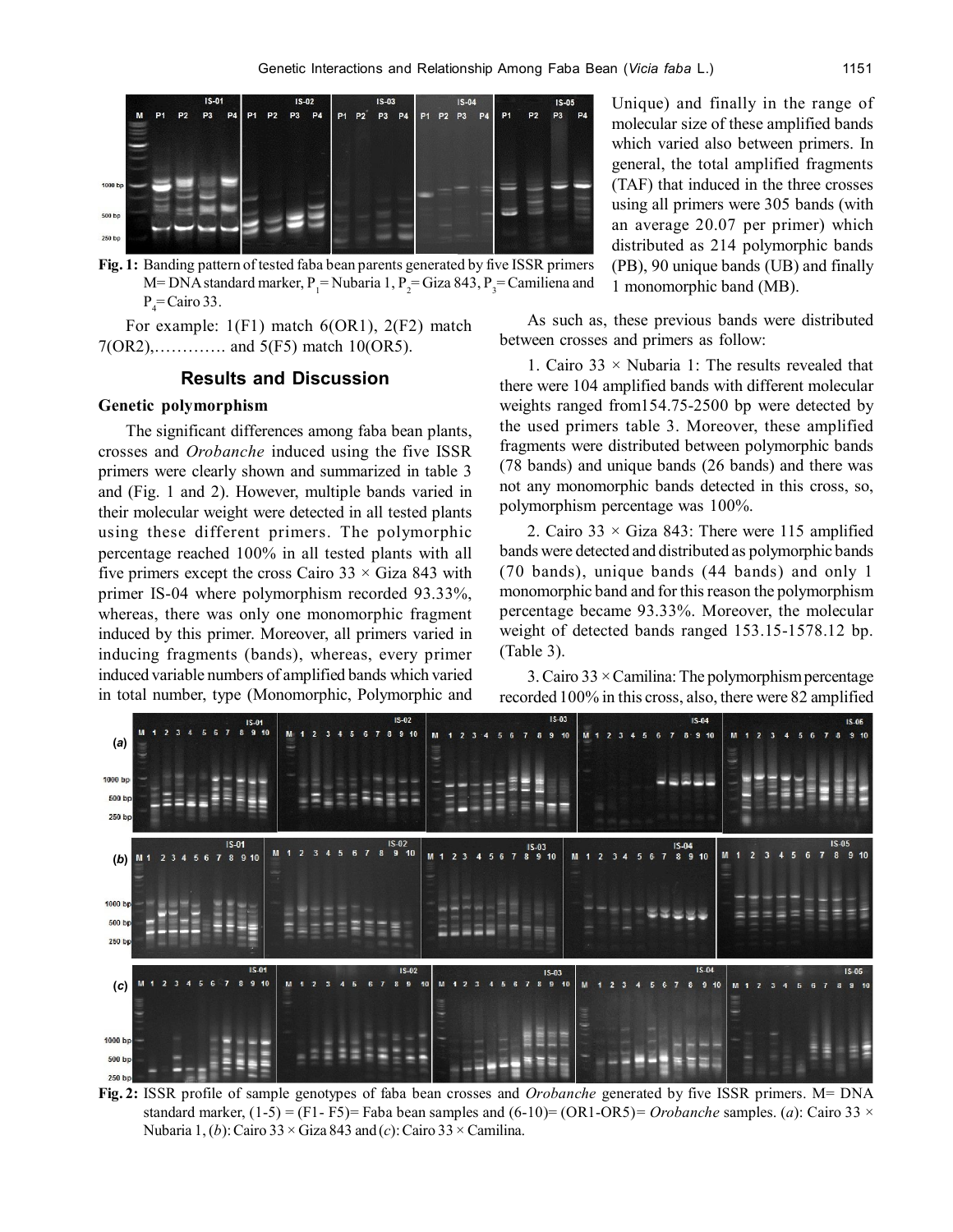| <b>Name</b>       | <b>Type</b> | Pedigree                                        | <b>Characteristics</b> |
|-------------------|-------------|-------------------------------------------------|------------------------|
| Nubaria           |             | $\overline{Major^*}$ Individual plant selection | Tolerant to            |
| $1(P_1)$          |             | from Spanish variety                            | orobanche.             |
| Giza 843          |             | <i>Equina</i>   Individual selection from       | Tolerant to            |
| (P <sub>2</sub> ) |             | Rebaya 40 (FCRI)                                | Orobanche.             |
| Camilina          | Minor       | Introduction from                               | Susceptible to         |
| $(P_2)$           |             | Ethiopea.                                       | Orobanche.             |
| Cairo 33          |             | $Equina$ Individual selection from              | Susceptible to         |
| $(P_4)$           |             | breeding program (FACU)                         | Orobanche.             |

**Table 1:** Types, pedigree and characteristics of faba bean parental genotypes used in the present study.

\* (See classification of Muratova 1931) FCRI = Field Crops Research Institute. FACU = Faculty of Agriculture, Cairo University (see Abdalla, 2015 for details).

**Table 2:** ISSR primer sequences used for DNA fingerprinting of faba bean plants and *Orobanche.*

|   | <b>Primer Code</b> | Primer Sequence $(5 \rightarrow 3)$ |
|---|--------------------|-------------------------------------|
|   | <b>ISSR-807</b>    | (AG)8T                              |
|   | <b>ISSR-810</b>    | (GA)8T                              |
| 3 | <b>ISSR-835</b>    | $(AG)8$ GYC                         |
| 4 | <b>ISSR-841</b>    | $(GA)8$ YC                          |
|   | <b>ISSR-857</b>    | $(AC)8$ YG                          |

bands (20 unique bands and 62 polymorphic bands) were detected using the five primers, and the molecular weights ranged 185.04-2066.92 bp (Table 3). Moreover, the highest number of amplified bands (75 bands) was achieved using primer IS-01, while, the lowest number (49 bands) produced by IS-04.

Mejri *et al*., (2012) concluded that, appearance or disappearance of different DNA bands with variation of their intensity as well, might be connected with structural rearrangements in DNA caused by different types of DNA damages (breaks, transpositions, deletion, etc). Abd-Elrahman and Abd El-Khalek, (2013) used five RAPD primers to differentiate between seven Egyptian faba bean cultivars and obtained 40 bands 29 of them were polymorphic (72.5% polymorphism).

 Abdalla *et al*., (2016) studied the genetic relationships among and within collected groups of *O. crenata* using ISSR markers. The results showed that there were 73 amplified fragments with an average of 14.6 fragment / primer induced by using five ISSR primers. Moreover, molecular weight of these fragments ranged from 218 to 980 bp with polymorphism percentage ranged from 86-94%.

## **Genetic Similarity**

Genetic similarity matrix among all studied faba bean genotypes, crosses and *Orobanche* was obtained from amplified fragments shown by five ISSR markers using Jaccard coefficients (Jaccard, 1908). Moreover, cluster analysis based on similarity matrix was performed using UPGMA (unweighted pair group method with arithmetic mean) method of NTSYSpc ver. 2.21o (Exeter Software, Setauket, NY, USA) (Rohlf, 2010).

1. Cairo 33 × Nubaria 1: The UPGMA dendrogram showing genetic relationship between faba bean plants

**Table 3 :**ISSR -markers for selected segregants of faba bean plants and *Orobanche* generated by five primers.

|           | <b>CROSS</b><br>Marker size (bp) |                    |      | <b>Amplified bands</b> |                |                  |               |  |  |  |
|-----------|----------------------------------|--------------------|------|------------------------|----------------|------------------|---------------|--|--|--|
|           | <b>Primers</b>                   |                    |      | <b>MB</b>              | UB             | <b>PB</b>        | $\frac{0}{0}$ |  |  |  |
|           | $IS-1$                           | 1285.37 - 167.25   | 25   |                        | 10             | 15               | 100%          |  |  |  |
| Cairo 33  | $IS-2$                           | 929.34 - 180.69    | 19   |                        | 2              | 17               | 100%          |  |  |  |
| $\times$  | $IS-3$                           | 2500.00 - 173.41   | 18   |                        | 4              | 14               | 100%          |  |  |  |
| Nubaria 1 | $IS-4$                           | 1342.76 - 154.75   | 19   |                        | 3              | 16               | 100%          |  |  |  |
|           | $IS-5$                           | 1302.69 - 283.58   | 23   |                        | 7              | 16               | $100\%$       |  |  |  |
|           | $IS-1$                           | $1150.03 - 153.35$ | 31   |                        | 9              | 22               | 100%          |  |  |  |
| Cairo 33  | $IS-2$                           | 922.26 - 153.15    | 19   |                        | 8              | 11               | 100%          |  |  |  |
| $\times$  | $IS-3$                           | $1246.22 - 226.41$ | 30   |                        | 18             | 12               | $100\%$       |  |  |  |
| Giza 843  | $IS-4$                           | 1535.23 - 251.56   | 15   | 1                      | 6              | 8                | 93.33%        |  |  |  |
|           | $IS-5$                           | 1578.12 – 157.49   | 20   |                        | 3              | 17               | $100\%$       |  |  |  |
|           | $IS-1$                           | 1105.08 - 214.15   | 19   |                        | 6              | 13               | 100%          |  |  |  |
| Cairo 33  | $IS-2$                           | 976.22 - 265.36    | 14   |                        | 4              | 10 <sup>10</sup> | 100%          |  |  |  |
| $\times$  | $IS-3$                           | $1452.10 - 206.22$ | 19   |                        | 7              | 12               | $100\%$       |  |  |  |
| Camilina  | $IS-4$                           | 2066.92 - 238.16   | 15   |                        | $\mathfrak{D}$ | 13               | 100%          |  |  |  |
|           | $IS-5$                           | 1205.79 - 185.04   | 15   |                        | 1              | 14               | 100%          |  |  |  |
|           | 301                              | 1                  | 90   | 214                    |                |                  |               |  |  |  |
|           | Average                          | 20.07              | 0.07 | 6                      | 14.27          | 87.12            |               |  |  |  |

TAF = Total amplified fragments, MB = Number of monomorphic bands, PB = Number of polymorphic bands,  $PB\% = Polymorphism$  percentage.

(Parents and crosses) and *Orobanche* using ISSR markers is presented in table 4 and fig. 3A, respectively. However, generally, there were clear relationships or genetic similarity between and within all tested plants of this cross and the degrees of this similarity varied and\ ranged from 0.0 to 1.0 (Table 4). Moreover, there were close relationship between the two parents of this cross (Cairo 33 (P4) and Nubaria 1 (P1)) and this similarity reached 0.709. Others else, there were relationship between Nubaria 1 and all segregant plants (similarity matrix of 0.709 for P1/F3 which was the highest and  $0.563$  which was the lowest), respectively. On the other hand, there were a large relationship between P1 and *O. crenata* that grown in the specific area of this cross similarity matrix ranged from 0.689-0.631 for both P1/OR3 and P1/ OR5, respectively (Table 4 and Fig. 3A).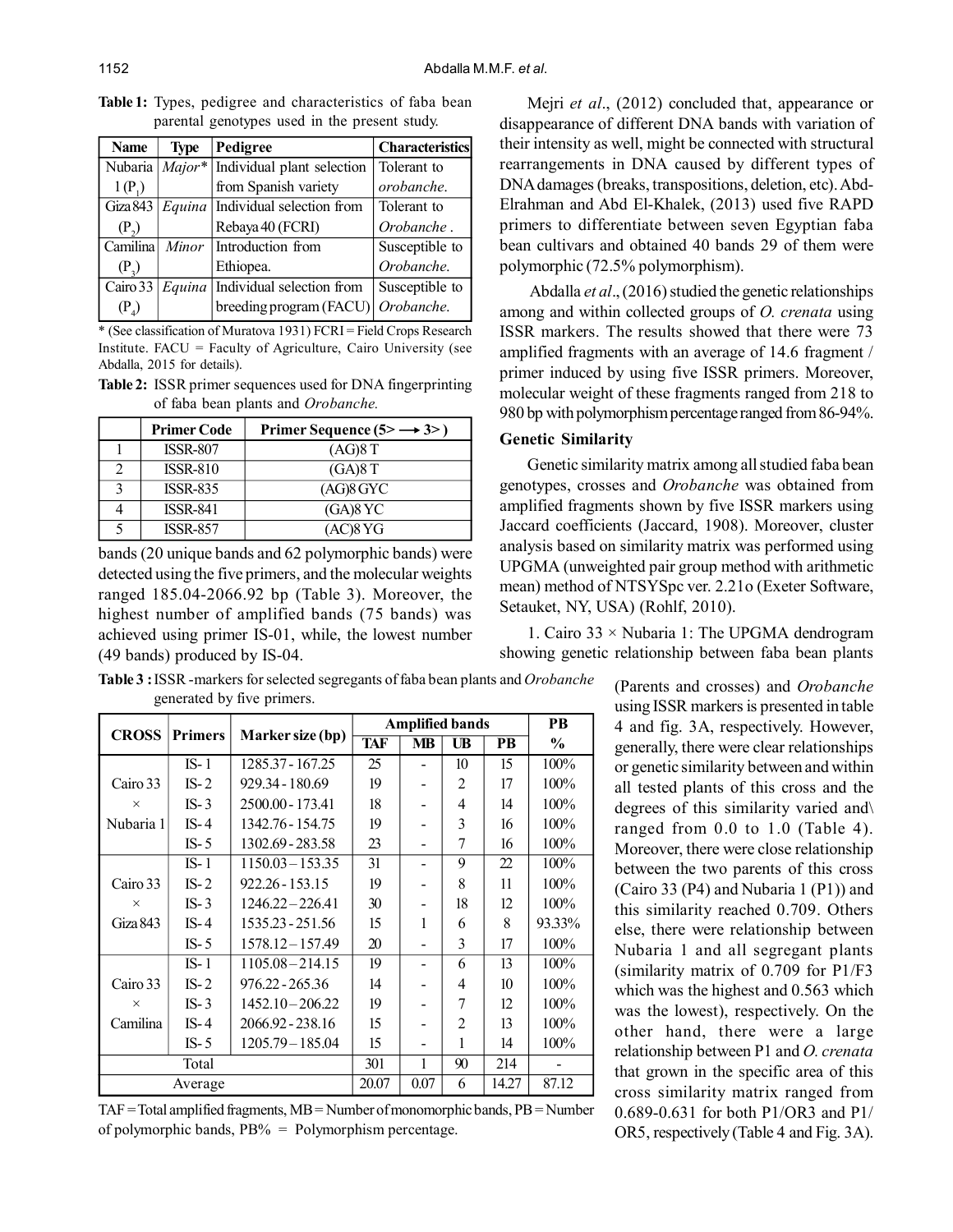

**Fig. 3:** Dendrogram of the genetic distances among and within three faba bean crosses and *Orobanche* based on ISSR analysis. (A): Cairo  $33 \times$  Nubaria 1, (B): Cairo  $33 \times$  Giza 843 and (C): Cairo  $33 \times$  Camilina.

Also, similarity among P4 and segregant plants was less than among P1 and segregant plants and ranged from 0.670-0.553 for P4/F2 and P4/F1, respectively and ranged from 0.689-0.592 for P4/OR2 and P4/OR3, respectively in case of similarity between P4 and *Orobanche.*

With regard to the similarity between and within plants of this cross, it was clearly shown that the most closely related plants were F4/F5 followed by F2/F3 (similarity matrix of 0.825 and 0.738, respectively. The lowest relationships were recorded for F3/F4 (similarity matrix of 0.592), followed by F1/F4 (similarity matrix of 0.602) (Table 4).

However, the highest relationship between segregant plants and *Orobanche* was recorded between both F4 and F5 with OR1 (0.602) and the lowest relationship was F3/OR4 (0.417). On the other hand, between all *Orobanche* plants, there were high relationship where similarity matrix ranged from 0.854 (the highest) for OR4/ OR5 followed by 0.786 for OR2/OR3 and at the end the lowest one was OR1/OR5 which similarity matrix scored 0.602. (Table 4 and Fig. 3A).

The dendrogram (Fig. 3A) is divided to two major clusters, however, the first cluster is sub divided into two subclusters one included (F1, F2 and F3) while the other subcluster involved (F4 and F5). Also, the second cluster was divided into two subclusters, the first cluster contained P1 and P4 and the other subcluster is sub divided into two sub-sub cluster, one of them contained OR1 and the second contained OR4, OR5, OR2 and OR3.

2. Cairo  $33 \times$  Giza 843: The dendrogram (Fig. 3B) is divided to two major clusters, however, the first cluster divided into two subclusters (one included (OR1, OR2 and OR3) while the other subcluster involved (OR4 and OR5). Also, the second cluster was sub divided into two subclusters, the first one contained P2 and P4 and the other subcluster is divided into two sub-sub clusters, one of them contained F5 and the second contained F1, F2, F3 and F4. (Fig. 3B).

 Moreover, table 5, illustrates the relationship and genetic similarity among and within faba bean plants (parents and crosses) and *Orobanche* using ISSR markers, however, the relationship between parents (P2 and P4) recorded similarity of 0.748 and the most closely related plant with the cultivar Giza 843 was plant number 2 (F2) that recorded 0.739 as similarity matrix followed by F3  $(0.722)$ , while the lowest one was F1  $(0.670)$ . With regard to relationship within segregant plant, there were a force relationship among these plants and the highest one was F1/F2 and F2/F3 with similarity matrix 0.861, while, F3/F5 recorded the lowest one (0.704). On the other hand, between *Orobanche* plants, the most related plants were OR2/OR3 and the lowest one was OR1/ OR5. (Table 5).

Moreover, there were relationship between both segregant plants and between *Orobanche* that grown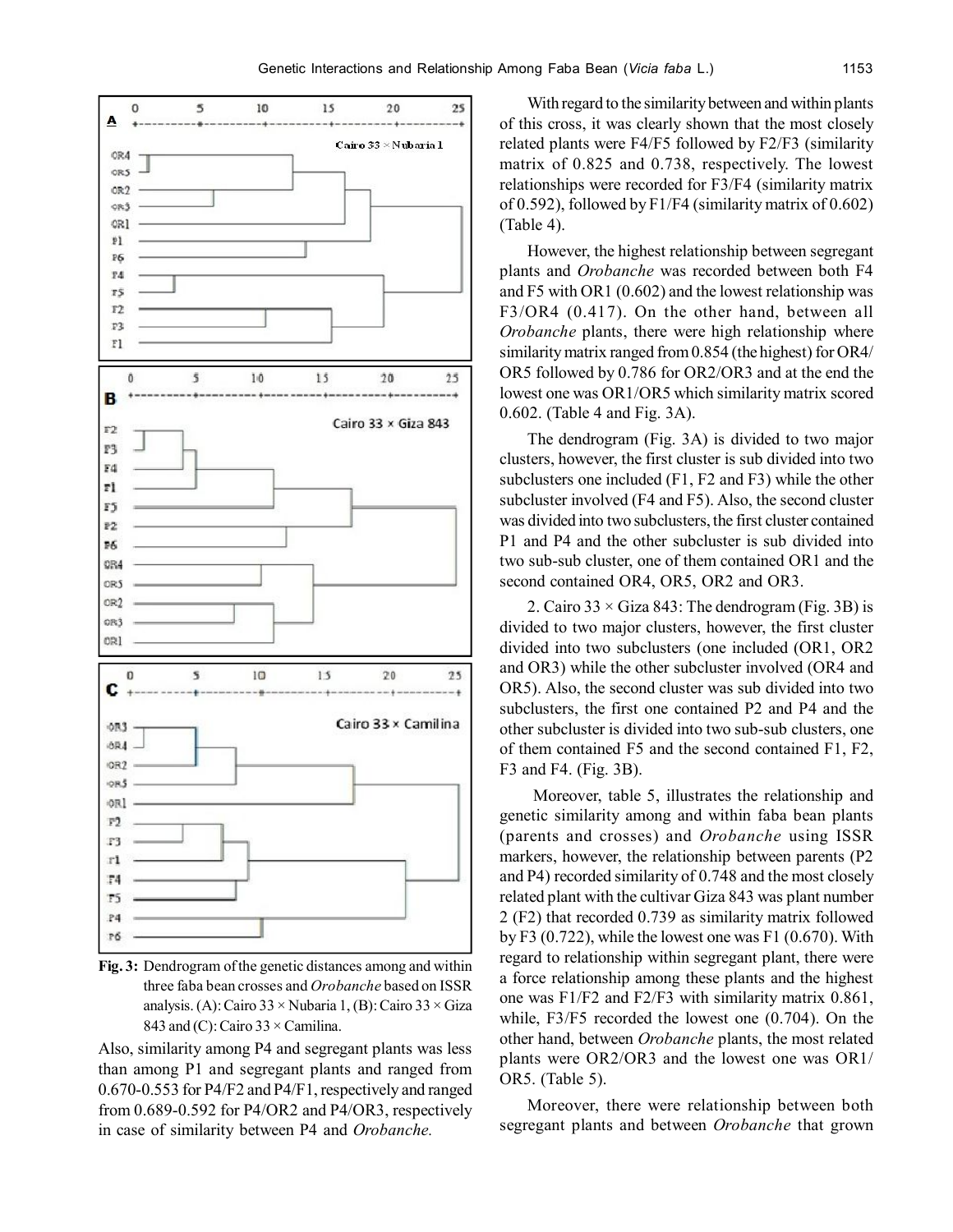|                 | Nubaria 1   Cairo 33 |      | F1   | F2     | F3   | <b>F4</b> | F5   |      |      | OR1 OR2 OR3 OR4 |      |
|-----------------|----------------------|------|------|--------|------|-----------|------|------|------|-----------------|------|
| Cairo 33        | .709                 |      |      |        |      |           |      |      |      |                 |      |
| F1              | .612                 | .553 |      |        |      |           |      |      |      |                 |      |
| F2              | .709                 | .670 | .709 |        |      |           |      |      |      |                 |      |
| F3              | .563                 | .583 | .660 | .738   |      |           |      |      |      |                 |      |
| F4              | .583                 | .583 | .602 | .660   | .592 |           |      |      |      |                 |      |
| F <sub>5</sub>  | .602                 | .602 | .641 | .680   | .612 | .825      |      |      |      |                 |      |
| OR <sub>1</sub> | .641                 | .621 | .583 | .505   | .456 | .612      | .612 |      |      |                 |      |
| OR <sub>2</sub> | .650                 | .689 | .573 | .534   | .524 | .583      | .563 | .699 |      |                 |      |
| OR <sub>3</sub> | .689                 | .592 | .515 | .476 l | .427 | .544      | .563 | .699 | .786 |                 |      |
| OR4             | .641                 | .641 | .602 | .485   | .417 | .553      | .573 | .650 | .699 | .738            |      |
| OR <sub>5</sub> | .631                 | .631 | .553 | .515   | .447 | .544      | .563 | .602 | .709 | .709            | .854 |

**Table 4** : Similarity matrix among the cross Cairo  $33 \times$  Nubaria 1 (parents, five segregants faba bean plants (F1-F5) and *Orobanche crenata* (OR1-OR5) using ISSR molecular marker analysis.

on the same plants, whereas, the most related plants were F3/OR3 and F3/OR2 that recorded (similarity matrix for 0.652 and 0.643), respectively. On other side, F1/OR5 was the lowest one in its relationship (0.530). (Table 5).

3. Cairo  $33 \times$  Camilina: Table 6 and fig. 3C, show the genetic similarity between plants of cross Cairo 33  $\times$ Camilina. There was clear relationship between all plants, *Orobanche* and parents and also among plants/ *Orobanche* and between *Orobanche* plants. (Table 6 and Fig. 3C).

Abedi *et al.,* (2014) in Iran used ISSR markers for investigating genetic diversity among *O. aegyptiaca*. The fact that only five clusters emerged from the 96 samples of *Orobanche* (5%) indicates that the virulence/ aggressiveness of the parasite may not be that huge compared to its wide genetic diversity investigated by ISSR.

Table 7, shows the participated DNA fragments (polymorphic) that were detected between faba bean plants and *Orobanche* using ISSR primers. For each primer, the number and molecular weight of detected polymorphic bands varied from 1 to 9 bands and from 157.49 bp to 1235.59 bp, respectively. There was only on monomorphic band with molecular weights 805.55 bp detected in Cairo 33  $\times$ Giza 843 plants using primer IS-04. Moreover, it was also pronounced that Cairo  $33 \times$  Nubaria 1 plants and *Orobanche* plants had the same bands (26 bands) with the molecular weights varied from (167.25bp to 1235.59bp) and these participated fragments distributed between all tested faba bean plants and its parasitized *Orobanche* (Table 7).

However, there were 23 and 16 polymorphic bands with the molecular weights from  $(157.49bp)$  to  $1071.64bp)$ and from (268.01bp to 950.51bp) detected using all ISSR primers in plants of (Cairo 33  $\times$  Giza 843) and (Cairo 33 × Camilina) and their parasitized *Orobanche*, respectively and these fragments were distributed between all tested faba bean plants and its own *Orobanche* (Table 7).

## **Discussion**

There were a wide genetic distance in faba bean parents used in this study (Minor, Equina, Major types), so that, the progeny or the segregants have a marked variation within others and this was proved by using ISSR molecular marker technique that detected a wide range of amplified fragments distributed between polymorphic and unique bands with polymorphism 100% in most cases. Elshafei *et al.,* (2019) reported that the UPGMA based dendrogram of the faba bean genotypes was generally based on their genetic background and place of origin.

On the other hand, till now there is no enough studies

**Table 5 :**Similarity matrix among the cross Cairo 33 × Giza 843 (parents, five estimated the genetic variations of *O.* segregants faba bean plants (F1–F5) and *Orobanche* (OR1–OR5) using ISSR molecular marker analysis.

|                 | <b>Giza 843</b> | Cairo $33$ | F1   | F2   | F3   | F4   | F5   |      |      |      | OR1 OR2 OR3 OR4 |
|-----------------|-----------------|------------|------|------|------|------|------|------|------|------|-----------------|
| Cairo 33        | .748            |            |      |      |      |      |      |      |      |      |                 |
| F1              | .670            | .643       |      |      |      |      |      |      |      |      |                 |
| F2              | .739            | .696       | .861 |      |      |      |      |      |      |      |                 |
| F3              | .722            | .696       | .791 | .861 |      |      |      |      |      |      |                 |
| F <sub>4</sub>  | .678            | .704       | .800 | .817 | .835 |      |      |      |      |      |                 |
| F5              | .704            | .643       | .774 | .809 | .704 | .748 |      |      |      |      |                 |
| OR <sub>1</sub> | .617            | .643       | .635 | .617 | .617 | .626 | .617 |      |      |      |                 |
| OR <sub>2</sub> | .678            | .635       | .609 | .609 | .643 | .635 | .609 | .748 |      |      |                 |
| OR <sub>3</sub> | .670            | .591       | .565 | .617 | .652 | .609 | .583 | .757 | .783 |      |                 |
| OR4             | .643            | .652       | .557 | .574 | .609 | .600 | .574 | .765 | .722 | .748 |                 |
| OR <sub>5</sub> | .600            | .591       | .530 | .548 | .565 | .557 | .565 | .687 | .696 | .722 | .765            |

*crenata* samples, but in this study by using ISSR markers it have been proved that there were a wide similarity between faba bean plants and *O. crenata* + in the same growing plot and this similarity percentage differed between crosses under study. Moreover, the genetic variation in each sick plot which is expected because of several reasons such as seed dispersal by humans, animals, machinery, soil, water, wind and host seeds may have contributed to gene flow between plants of the *Orobanche* parasite. In addition, the genetic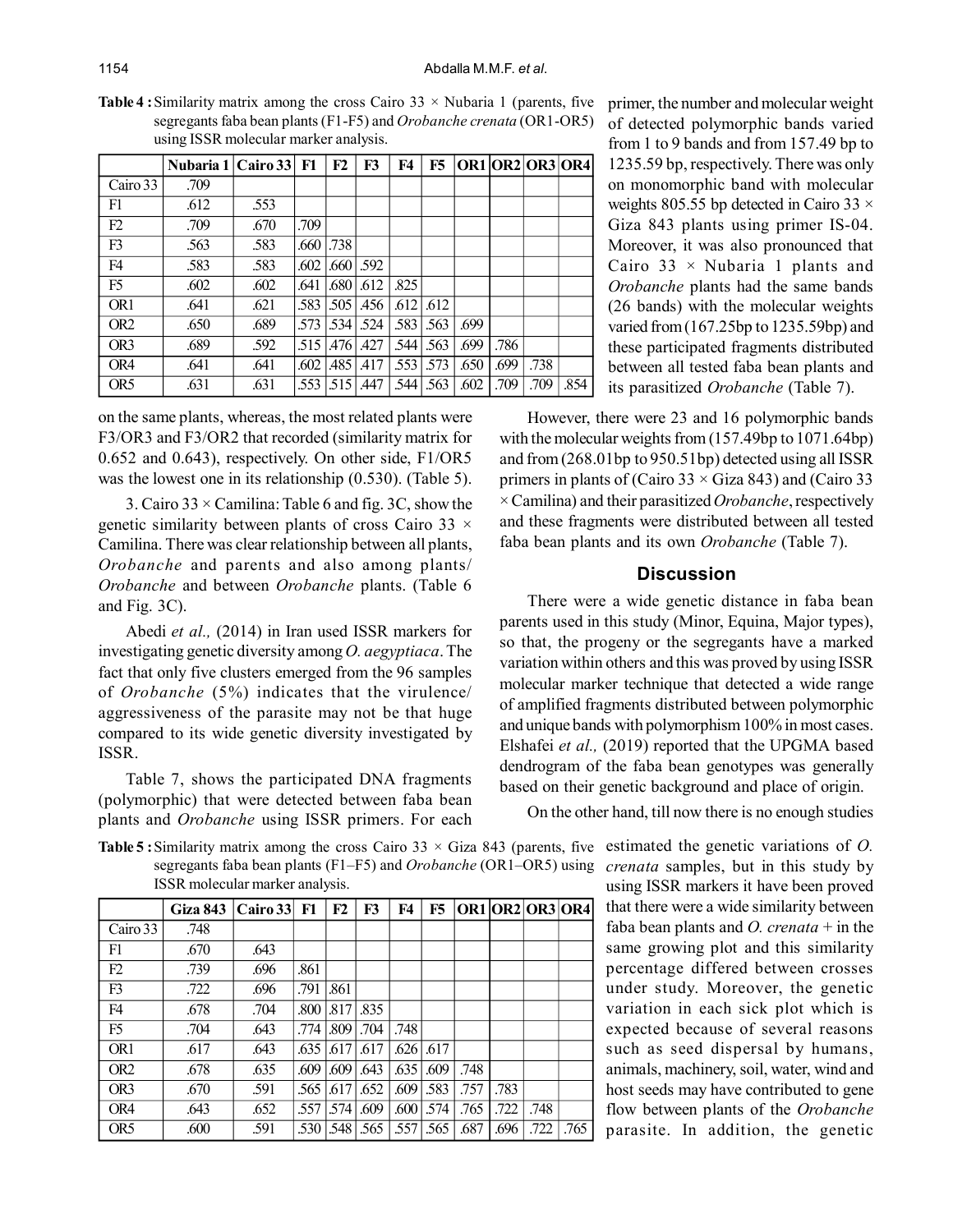|                 | Giza 843   Cairo 33   F1 |      |        | F2   | F3            | F4   | F5       | OR1 OR2 OR3 OR4 |      |      |      |
|-----------------|--------------------------|------|--------|------|---------------|------|----------|-----------------|------|------|------|
| Cairo 33        | .750                     |      |        |      |               |      |          |                 |      |      |      |
| F1              | .638                     | .613 |        |      |               |      |          |                 |      |      |      |
| F2              | .588                     | .638 | .825   |      |               |      |          |                 |      |      |      |
| F <sub>3</sub>  | .588                     | .638 | .750   | .825 |               |      |          |                 |      |      |      |
| F <sub>4</sub>  | .588                     | .638 | .775 I |      | $.725$ $.750$ |      |          |                 |      |      |      |
| F <sub>5</sub>  | .588                     | .638 | .750   | .775 | .775          | .775 |          |                 |      |      |      |
| OR <sub>1</sub> | .525                     | .625 | .663   | .588 | .613          | .688 | .563     |                 |      |      |      |
| OR <sub>2</sub> | .563                     | .563 | .550 l | .525 | .500          | .550 | 475      | .713            |      |      |      |
| OR <sub>3</sub> | .500                     | .550 | .588   | .563 | .488          |      | .538 513 | .625            | .788 |      |      |
| OR4             | .513                     | .588 | .575   | .550 | .525          | .600 | .525     | .663            | .825 | .863 |      |
| OR <sub>5</sub> | .575                     | .625 | .588   | .563 | .563          | .588 | .513     | .675            | .738 | .725 | .838 |

**Table 6 :** Similarity matrix among the cross Cairo  $33 \times$  Camilina (parents, five segregants faba bean plants (F1–F5) and *Orobanche* (OR1–OR5) using host faba bean and the *Orobanche* ISSR molecular marker analysis.

variability between crosses and *O*. *crenata* per plot may be backed to the characteristics of parent's crosses (Table 1). Moreover, may be the most important reason is that *O*. *crenata* is reported to be predominantly an out-crossing parasitic weed (Musselman, 1986) and there were common genetic factors (susptability or resistance) between parents, their segregants and *O*. *crenata*. Therefore, in this study, from the evolutionary point of view the diversity of *O. crenata* matching the diversity of *V. faba* the host species which is an autogamous crop with cross pollination that may reach to 67% (Abdalla, 2015). The result will be host population in the field with very heterogenous nature that vary between complete homozygous and complete heterozygous and intermediate. In other words the dynamic nature of the host faba bean will result in populations in field where each plant will be different genotype (similar to the situation of *Orobanche*).

The molecular similarity between the parasite may indicate some kind of complementary genic system present between faba bean and *Orobanche* similar to that reported in flax and flax rust by Flor (1956) which was termed gene-for-gene hypothesis or complementary gene hypothesis.

The genetic data suggest that, for most host-parasite systems studied, the genes in host and parasite that confer specificity have their specific interaction for an incompatible relationship. The lack of specific interactions of these genes

allows the development of compatible relationships between host and parasite. If this argument is correct, the specific interactions from the gene-for-gene relationships must be superimposed upon a basic compatibility between host and parasite. (Ellingboe, 1976).

The gene-for-gene relationships appear either to prevent the establishment of a compatible relationship or to destroy a compatible relationship once it is established. On the other hand, the data from studies of the blight of oats caused by *H. victoriae* strongly suggest that the specific interactions are needed for the parasite to successfully invade the host plant (George, 1960). The data suggest that the parasite must alter the host in order to develop. In some host-parasite combinations there appear to be no gene-for-gene relationships that can be demonstrated.

Kado and Innan (2018), sequenced genomes of five

| <b>Cross</b> | Primer         | <b>MW(bp)</b>                                  | Faba plant NO.               | Or.                               |
|--------------|----------------|------------------------------------------------|------------------------------|-----------------------------------|
|              |                | 656.59, 457.49, 453.84, 330.06, 167.25         | $5, 4, 2-3, 1-2-3-4, 5$      | $10, 9, 7-8, 6-7-8-9, 10$         |
| Cairo 33     | 2              | 867.64, 465.87, 394.31, 342.42                 | 2, 4, 5, 4, 5, 1, 4, 5, 4, 5 | 7, 9, 10, 9, 10, 6, 9, 10, 9, 10  |
| $\times$     | 3              | 894.15, 825.48, 750.00, 658.74,                | $2, 1, 4-5, 3-4-5, 1-2-3,$   | $7, 6, 9-10, 8-9-10, 6-7-8,$      |
| Nubaria 1    |                | 445.45, 333.71, 308.97, 222.72, 173.41         | $4-5, 1, 1, 3$               | $9-10, 6, 6, 8$                   |
|              | 4              | 428.99, 359.12, 345.78                         | $1-3, 4, 1$                  | $6-8, 9, 6$                       |
|              | 5              | 1235.59, 888.29, 830.15, 585.97, 489.61        | $1-4, 1, 2-3, 1-4, 1-2-4-5$  | $6-9, 6, 7-8, 6-9, 6-7-9-10$      |
|              |                | 1071.64, 769.38, 498.03, 454.89, 335.15,       | $3-4, 3, 1-2-3-4, 5,$        | $8-9, 8, 6-7-8-9, 10,$            |
|              |                | 287.67, 218.64, 198.73                         | $2-3-5, 3, 1-2-3, 4$         | $7-8-10, 8, 6-7-8, 9$             |
| Cairo 33     | 2              | 287.67, 218.64                                 | 2, 1                         | 7,6                               |
| $\times$     | 3              | 198.73, 613.46, 550.83, 411.96                 | $1-2-3, 3, 1-3, 1-2$         | $6-7-8, 8, 6-8, 6-7$              |
| Giza 843     | 4              | 805.55, 609.38, 461.88, 365.267, 251.56        | all, 3-4, 1-4, 4, 3-5        | all, 8-9, 6-9, 9, 8-10            |
|              | 5              | 896.20, 760.35, 673.14, 157.49                 | $1, 5, 5, 1-2-3-4$           | $6, 10, 10, 6 - 7 - 8 - 9$        |
|              |                | 323.28                                         |                              |                                   |
| Cairo 33     | $\mathfrak{D}$ | 569.48                                         | $2-4-5$                      | 7-9-10                            |
| $\times$     | 3              | 950.51, 481.11, 428.62, 286.07                 | $1-2-3-5, 5, 2-3, 1-2$       | $6-7-8-10$ , $10$ , $7-8$ , $6-7$ |
| Camilina     | $\overline{4}$ | 464.38, 421.93, 366.47, 268.01                 | $2-3-4-5, 1, 1-3-4, 1$       | $7-8-9-10, 6, 6-8-9, 6$           |
|              | 5              | 726.97, 641.70, 525.84, 401.71, 328.68, 268.92 | $4, 3-4, 1-4-5, 1-4, 2-3, 1$ | $9, 8-9, 6-9-10, 6-9, 7-8, 6$     |

**Table 7:** Molecular weight of participated DNA fragments between faba plants and *orobanche* using ISSR technique.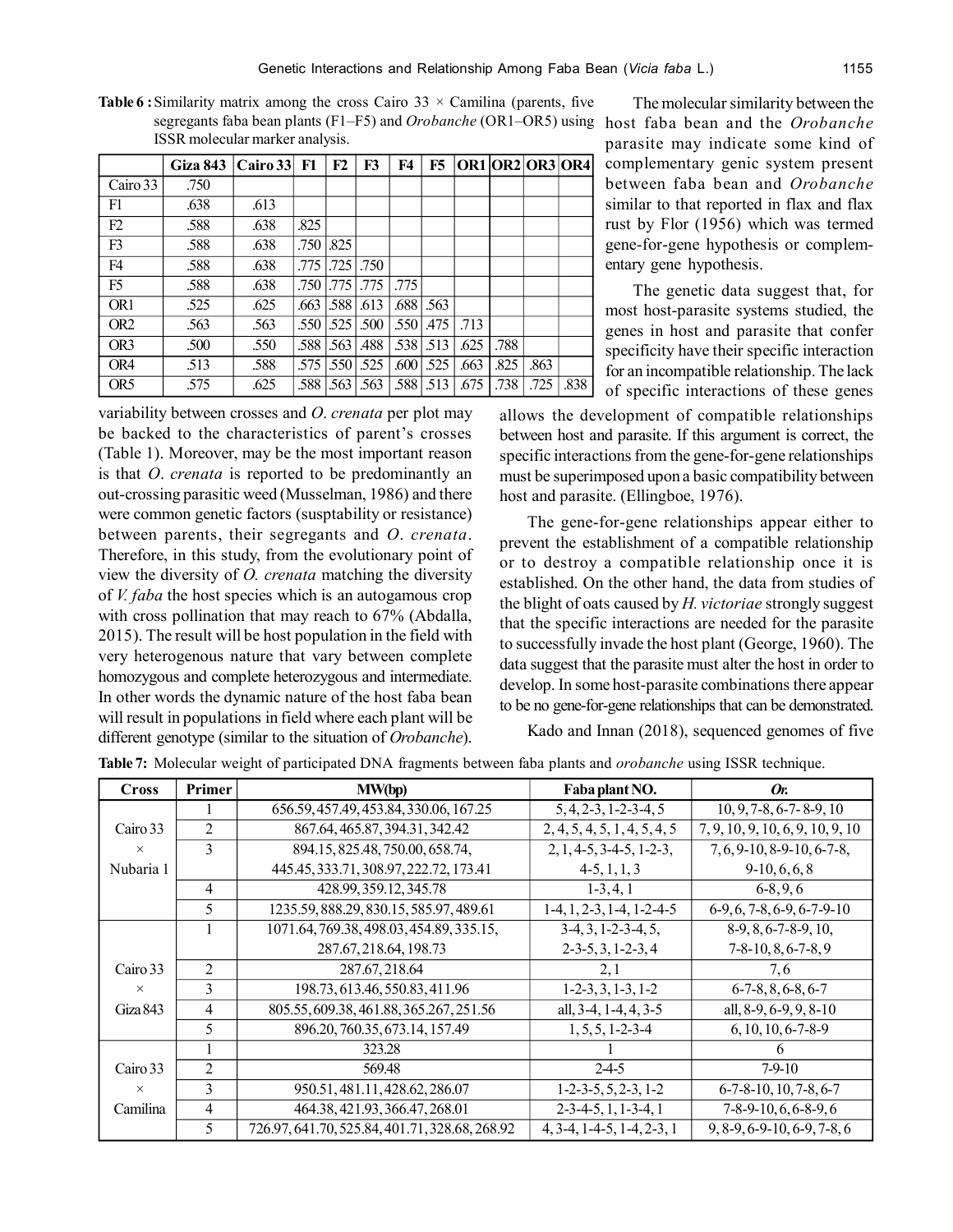parasite species in family *Orobanchaceae* to explore the evolutionary role of horizontal gene transfer in plants. *Orobanche minor* and *Aeginetia indica* are obligate parasites with no photosynthetic activity, whereas the other three (*Pedicularis keiskei*, *Phtheirospermum japonicum* and *Melampyrum roseum*) are facultative parasites. Their results showed that by using reference genome sequences and/or transcriptomes of 14 species from *Fabaceae* and *Poaceae*, their major host families, it detected 106 horizontally transferred genes (HTG genes), only in the genomes of the two obligate parasites (22 and 84 for *Oro. minor* and *Ae*. *indica*, respectively), whereas none in the three facultative parasites. Moreover, they found that almost all HGT genes retained introns at the same locations as their homologs in potential host species, indicating a crucial role of DNA-mediated gene transfer, rather than mRNA mediated retro transfer. Furthermore, some of the HGT genes might have transferred simultaneously because they located very closely in the host reference genome, indicating that the length of transferred DNA could exceed 100 kb. They confirmed that almost all introns are spliced in the genome of the parasite species and that about half HGT genes do not have any missense mutations or frame shift-causing indels, suggesting that some HGT genes may be still functional.

#### **References**

- Abdalla, M.M.F. (2015). Investigation on faba beans, *Vicia faba* L. 35. Cairo 33 a new variety with colourless hilums and tolerance to *Orobanche*. *Egypt J. Plant Breed*., **19(2):** 233-245.
- Abdalla, M.M.F., M.M. Shafik, Sabah M. Attia and Hend A. Ghannam (2016). Molecular Characterization of *Orobanche crenata* in Egypt Using ISSR Markers and Its Relation to Faba Bean Breeding. *Biotechnology Journal International*., **16(3):** 1-11.
- Abd-Elrahman Rehab, A.M. and Rasha, Y.S. Abd El-Khalek. (2013). Morphological and Genetic Description of Some Faba Bean Cultivars. *Egypt. J. Plant Breed*., **17(3):** 33- 44.
- Abedi, S., R. Darvishzadeh, I. Bernousi, B.A. Mandoulakani H.H. Maleki and D. Shah (2014). Genetic variability of *Orobanche aegyptiaca* infesting tobacco in Iran by bayesian analysis. *Biologia*., **69(12):** 1652-1659.
- Annathurai Gnanasambandam, Jeff Paull, Ana Torres, Sukhjiwan Kaur, Tony Leonforte, Haobing Li, Xuxiao Zong, Tao Yang and Michael Materne (2012). Impact of Molecular Technologies on Faba Bean (*Vicia faba* L.) Breeding Strategies. *Agronomy.*, **2:** 132-166.
- Cubero, J.I. and M.T. Moreno (1999). Studies on resistance to *Orobanche crenata* in *Vicia faba*. in Resistance to Broomrape-The State of the Art ; Cubero, J.I., Moreno,

M.T., Rubiales, D., Sillero, J.C., Eds., DGIFA: Junta de Andalucía, Sevilla, Spain, 9-15.

- Ellingboe, A.H. (1976). Genetics of Host-Parasite Interactions. Physiological Plant Pathology. 761-778.
- Elshafei, A.A.M., M.A. Amer, Magda A.M. Elenany and A.G.A. Helal (2019). Evaluation of the genetic variability of faba bean (*Vicia faba* L.) genotypes using agronomic traits and molecular markers. *Bulletin of the National Research Centre*., **43:106** 1-10.
- Fang, D. and M.L. Roose (1997). Identification of closely related citrus cultivars with inter simple sequence repeat markers. *Theor. Appl. Genet*., **95:** 408-417.
- Flor, H.H. (1956). The Complementary Genic Systems in Flax and Flax Rust. *Advances in Genetics*., **8:** 29-54.
- Gadalla, N.O., Eman, M. Fahmy, A. Abd-Elsattar, Naglaa A. Ashry, Magda A.M. El-Enany and A. Bahieldin (2012). Evaluation of Gene Expression for *Orobanche* Tolerance in Faba bean (*Vicia faba* L.). *J.K.A.U. Sci.*, **24(1):** 21- 38.
- George, W.B. (1960). Etiology and Epiphytology of *Victoria blight* of Oats. Iowa State University.
- Gillanders, Elizabeth M.A.B., B.S. Julia and W. Elizabeth (2002). Responses to Abiotic stress (Acadmic Press).
- Gnanasambandam, A., J. Paull, A.Torres, S.K., T. Leonforte, H. Li, X. Zong, T. Yang and M. Materne (2012). Impact of Molecular Technologies on Faba Bean (*Vicia faba* L.) Breeding Strategies. *Agronomy.,* **2:** 132-166.
- Hodkinson, T.R., M.W. Chase and S.A. Renvoize (2002). Characterization of a genetic resource collection for Miscanthus (*Saccharinae andropogoneae,* Poaceae). *Annals of Botany.,* **89:** 627-636.
- Jaccard, P. (1908). Nouvelles recherches sur la distribution florale. *Bull.Soc. Vaud. Sci. Nat*., **44:** 223-270.
- Kado, T. and H. Innan (2018). Horizontal Gene Transfer in Five Parasite Plant Species in *Orobanchaceae*. *Genome Biol. Evol*., **10(12):** 3196-3210.
- Korbin, M., A. Kuras and E. Zurawicz (2002). Fruit plant germplasm characterization using molecular markers generated in RAPD and ISSR-PCR. *Cellular and Molecular Biology Letters*., **7(2B):** 785-794.
- Mejri, S., Y. Mabrouk, M. Voisin, Ph. Delavault, Ph. Simier, M. Saidi and O. Belhadj (2012). Variation in quantitative characters of faba bean after seed irradiation and associated molecular changes. *African Journal of Biotechnology.*, **11(33):** 8383-8390.
- Musselman, L.J. (1986). Taxonomy of *Orobanche*. In S. J. ter Borg (ed). Proc. Workshop on Biology and Control of *Orobanche*. Wageningen, the Netherlands. 2-10.
- Rakoczy-Trojanowska, M. and H. Bolibok (2004). Characteristics and comparison of three classes of microsatellite-based markers and their application in plants. *Cell. Mol. Biol. Lett*., **9:** 221-238.
- Rohlf, J. (2010). NTSYSpc. Numerical Taxonomy and